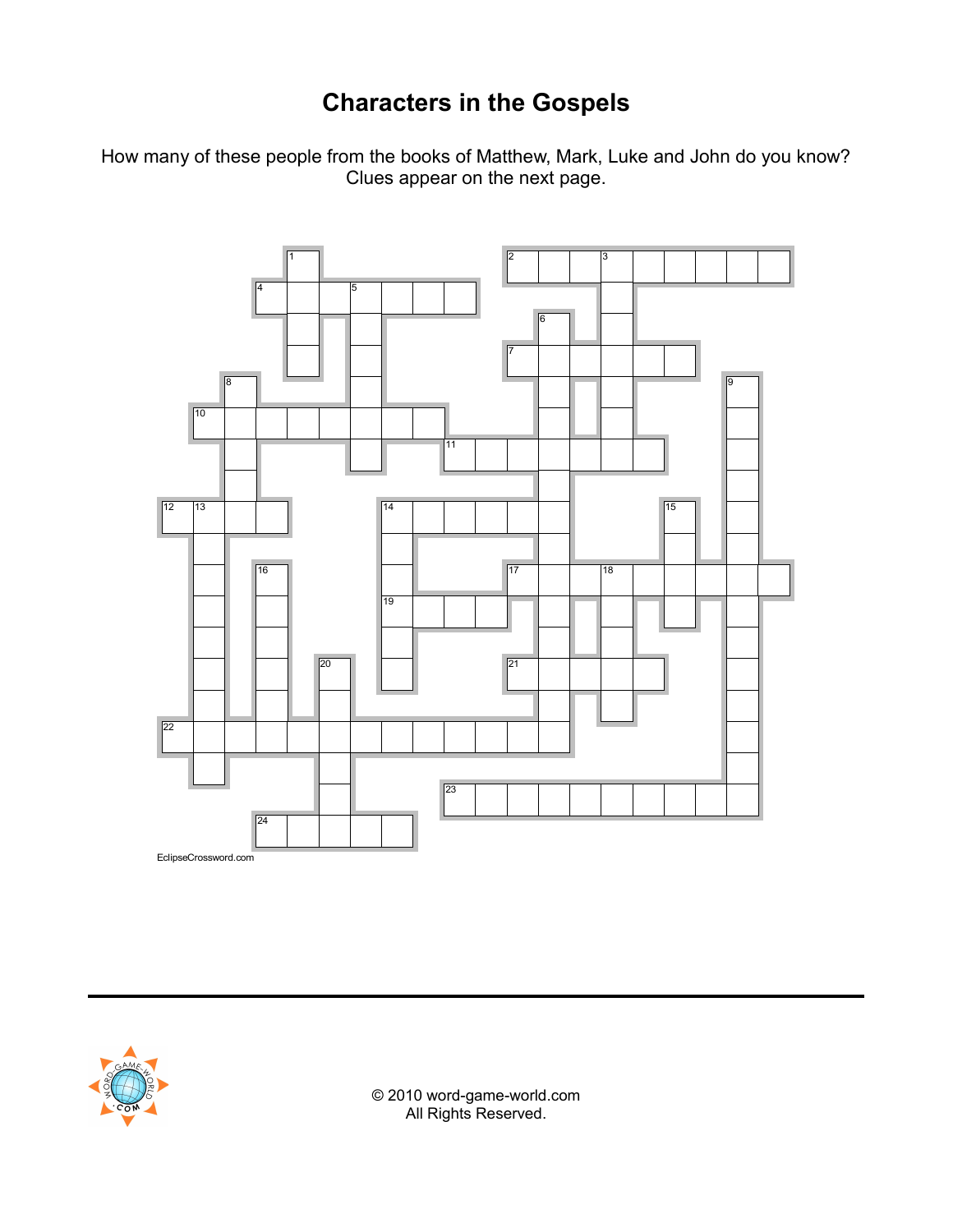## Across:

- 2. Mother of John the Baptist
- 4. Man whom Jesus raised from the dead
- 7. The earthly father of Jesus
- 10. Short tax collector
- 11. Tax collector who wrote became a disciple
- 12. Temple prophetess
- 14. He found no guilt in Jesus, yet sentenced him to death
- 17. Father of John the Baptist
- 19. Doctor and New Testament writer
- 21. The disciple who was also called Peter
- 22. Betrayer of Jesus (2 wds)
- 23. Blind beggar healed by Jesus
- 24. The Way, the Truth, and the Life

Down:

- 1. The mother of Jesus
- 3. Father of disciples James and John
- 5. Peter's brother
- 6. The forerunner of Jesus (3 wds)
- 8. The tempter
- 9. Man who issued decree for census (2 wds)
- 13. He asked, "How can a man be born again?"
- 14. The disciple who called Nathanael to follow Jesus
- 15. Writer of the second gospel
- 16. Mary's very busy sister
- 18. He had John the Baptist beheaded
- 20. Official whose daughter was healed by Jesus